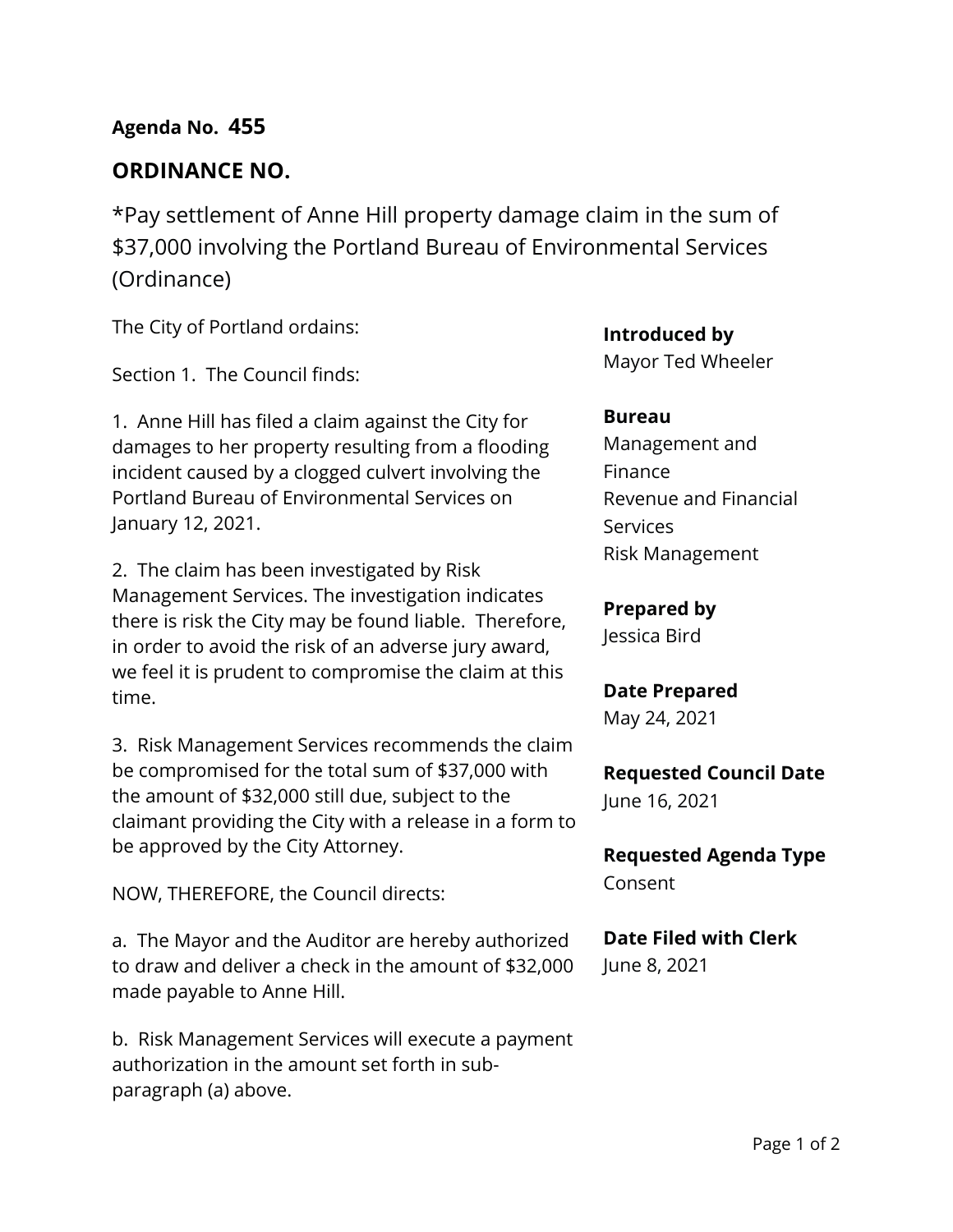Section 2. The Council declares that an emergency exists in order to avoid undue and costly delay in settling this property damage claim; therefore, this Ordinance shall be in full force and effect from and after its passage by the Council.

Passed by Council:

# **MARY HULL CABALLERO**

Auditor of the City of Portland

Action Taken:

By

Deputy

|  | Commissioners voted as follows (Yea or Nay) |  |  |  |
|--|---------------------------------------------|--|--|--|
|--|---------------------------------------------|--|--|--|

Rubio -

Ryan -

Hardesty -

Mapps -

Wheeler -